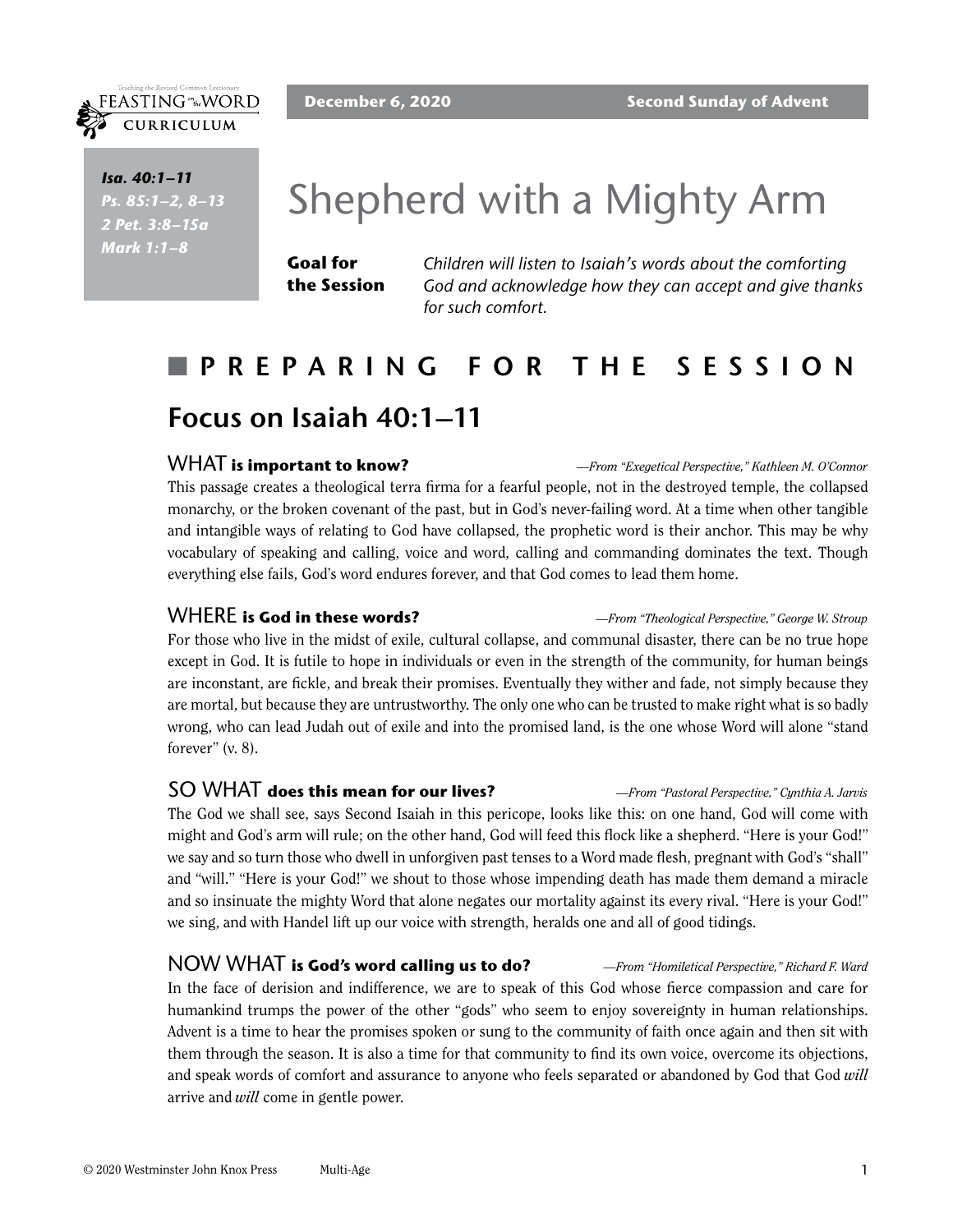

**Shepherd with a Mighty Arm**

# **Focus on Your Teaching**

**FOCUS SCRIPTURE** *Isaiah 40:1–11*

For many children, daily life is frenetic. School opening gets them out of bed early. They have activities after school and homework at night. Weekends may be filled with sports or other group activities. Think about the children in your group. What do they talk about when you ask about their week past? Where are the patches of peace and comforting words in their day-to-day lives? Remember that the approach of Christmas adds stress to their lives as well as to the lives of the adults around them.

*God of peace and comforting words, help me set the priorities of this season appropriately and convey those priorities to the children. Amen.*

#### **YOU WILL NEED**

- ❏ poster board
- ❏ marker
- ❏ purple or blue cloth
- ❏ Advent wreath
- ❏ Bible
- ❏ offering basket
- ❏ matches
- ❏ *Singing the Feast,* 2020–2021*;* CD player
- ❏ Color Pack 1, 2, 27
- ❏ Resource Sheet 1, 2

#### For Responding

- ❏ option 1: 8" round paper doilies, copies of Resource Sheet 3, crayons or markers, scissors, glue sticks
- ❏ option 2: construction paper, markers, hand mirrors, white paper, scissors, tape
- ❏ option 3: small flowerpots, permanent markers, potting soil, herb seeds, craft sticks, water
- ❏ option 4: *Singing the Feast,* 2020–2021; CD player; Color Pack 27

# n **LEADING THE SESSION**

## **GATHERING**

*Before the session,* print the Advent ritual on poster board to use during the Sundays of Advent and underline the children's parts. If you have already done so, replace *hope* with *peace* and change *first* to *second*. Place a bookmark at Isaiah in the worship table Bible.

As the children arrive, invite them to arrange these items on the worship table: purple or blue cloth, Advent wreath, Bible, and offering basket. When it is time to begin, play "God, We Sing" (Color Pack 27; track 7 on *Singing the Feast,* 2020–2021). Explain that today is the second Sunday of Advent and that a new church year began last Sunday. Light two candles on the Advent wreath. Show the children the Advent ritual on poster board. Explain that they will say the underlined lines. Lead the ritual or invite a child to lead it.

*Leader: On this second Sunday of Advent, Everyone: we remember the peace that God gives us. Leader: And we pray: Everyone: God of peace, we gather today to prepare for the birth of your son. Come, Lord Jesus. Amen.*

Receive the offering. Extinguish the candles.

For children who were absent on the previous Sunday, particularly since it was a holiday weekend in the United States, invite the group members to review what they know about Advent. Some children will remember the Advent wreath or an Advent chain. Others may recall that the season contains the four Sundays before Christmas and that during this time the church prepares for the birth of Jesus. Encourage them to tell how they celebrate Advent in their homes. Summarize their answers so the information above is clear.

- To move to the theme for the session, ask:
- $\mathcal{L}$  What words make you feel better when you are sick? Lonely? Tired? Scared?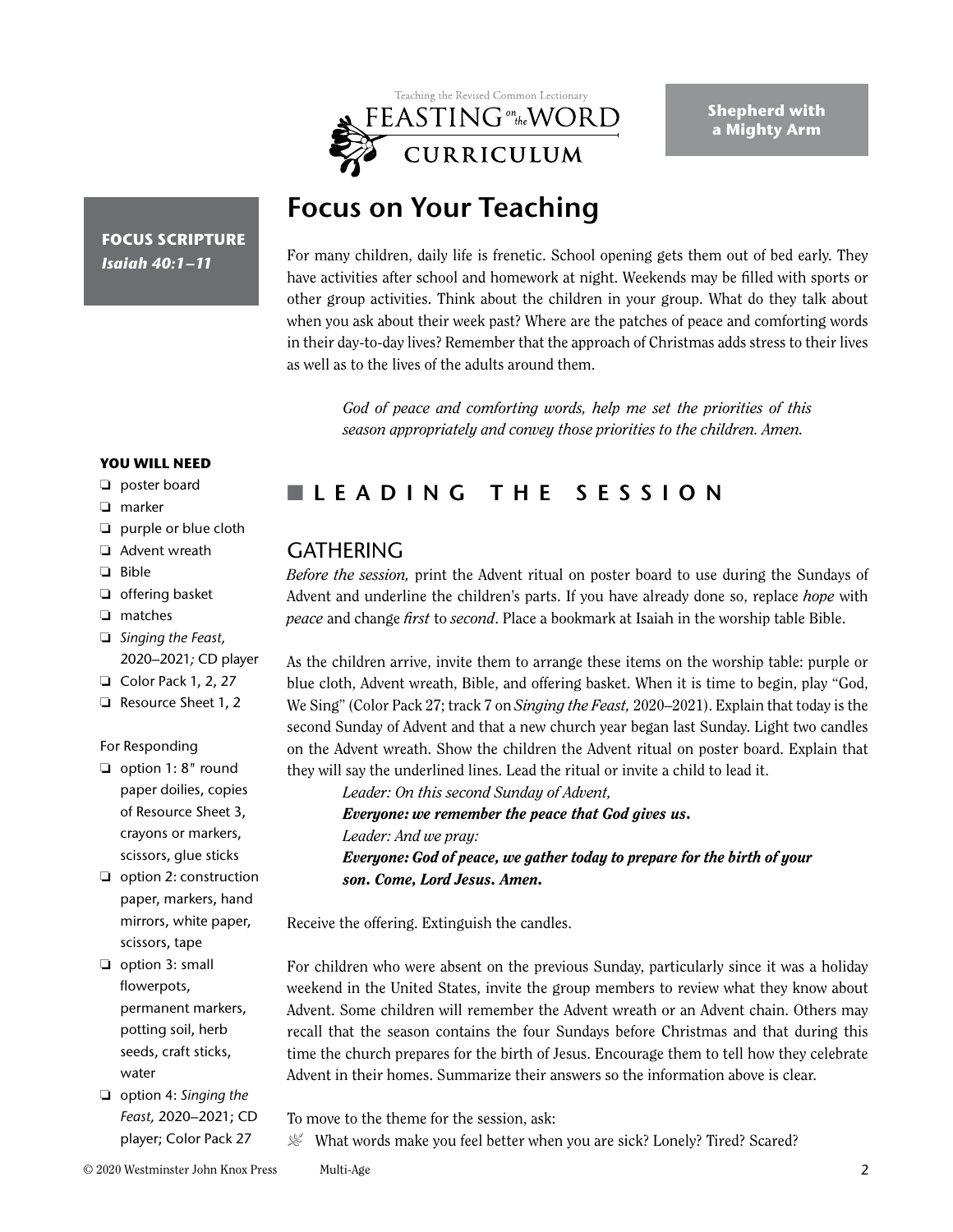

After the children have responded, suggest that they listen for comforting words in the Bible story.

# EXPLORING

Ask a child to retrieve the Bible from the worship table and open it to the bookmark. Read or invite a volunteer to read the name of the book. Invite a child to turn to Isaiah 64, the focus scripture for the previous session. Show Color Pack 1 and invite the children to tell what they remember about Isaiah. Supplement what they say with this information:

Isaiah was a prophet of God during a time when the Israelites, the people of God, were taken to another country and forced to stay there. The verses from Isaiah in the previous session, near the end of the book, are a lament, a crying out in great sorrow and sadness referring to what they found when they returned to Jerusalem.

Have a child turn to Isaiah 40. Explain that this part of the story occurs before the people returned, when they are sad about being away from their homeland. Tell the story on Resource Sheet 1 (A God of Strength and Tenderness). Ask:

- $\mathcal{L}$  How did the people of Israel feel at the beginning of the story?
- $\mathcal{L}$  How did they feel at the end?
- $\mathcal{L}$  What helped them change?
- $\mathcal{L}$  How did this change bring them peace?

Another way for the children to experience the story is with the choral reading on Resource Sheet 2 (Raise Your Voice). Leaders or older confident readers can take the parts of Narrator and Isaiah. Form two groups with the other children. After the choral reading, show Color Pack 2. Ask:

- $\mathcal{L}$  What does it mean that "God will gather us up like lambs and carry us home"?
- $\mathcal{L}$  Who is strong and caring in your life?

# RESPONDING

If possible, provide two options so children have a choice. Select one that is more challenging for children who are able to work on their own.

- 1. Doily Sheep These sheep with words from Isaiah will remind the children during the week of a strong, comforting God. Give each child an 8" round paper doily. Have the children fold their doilies in half. Distribute copies of Resource Sheet 3 (Doily Sheep), crayons or markers, scissors, and glue sticks. Have the children color the heads and legs for their sheep and cut them out, along with the verse. After they glue the head and legs to their doilies to make the sheep, they can glue the Bible verse on the sheep, wherever they wish. Read the verse together. Ask:
	- $\mathcal{L}$  What words of peace and comfort might God be whispering to you today?

Suggest that the children display their sheep at home to remind them of God's peace and comfort.

Show a short video of sheep being herded, such as: youtube.com/ watch?v=VdrBX3cqF6U

To include prereaders, appoint readers for each group and have each group echo the words.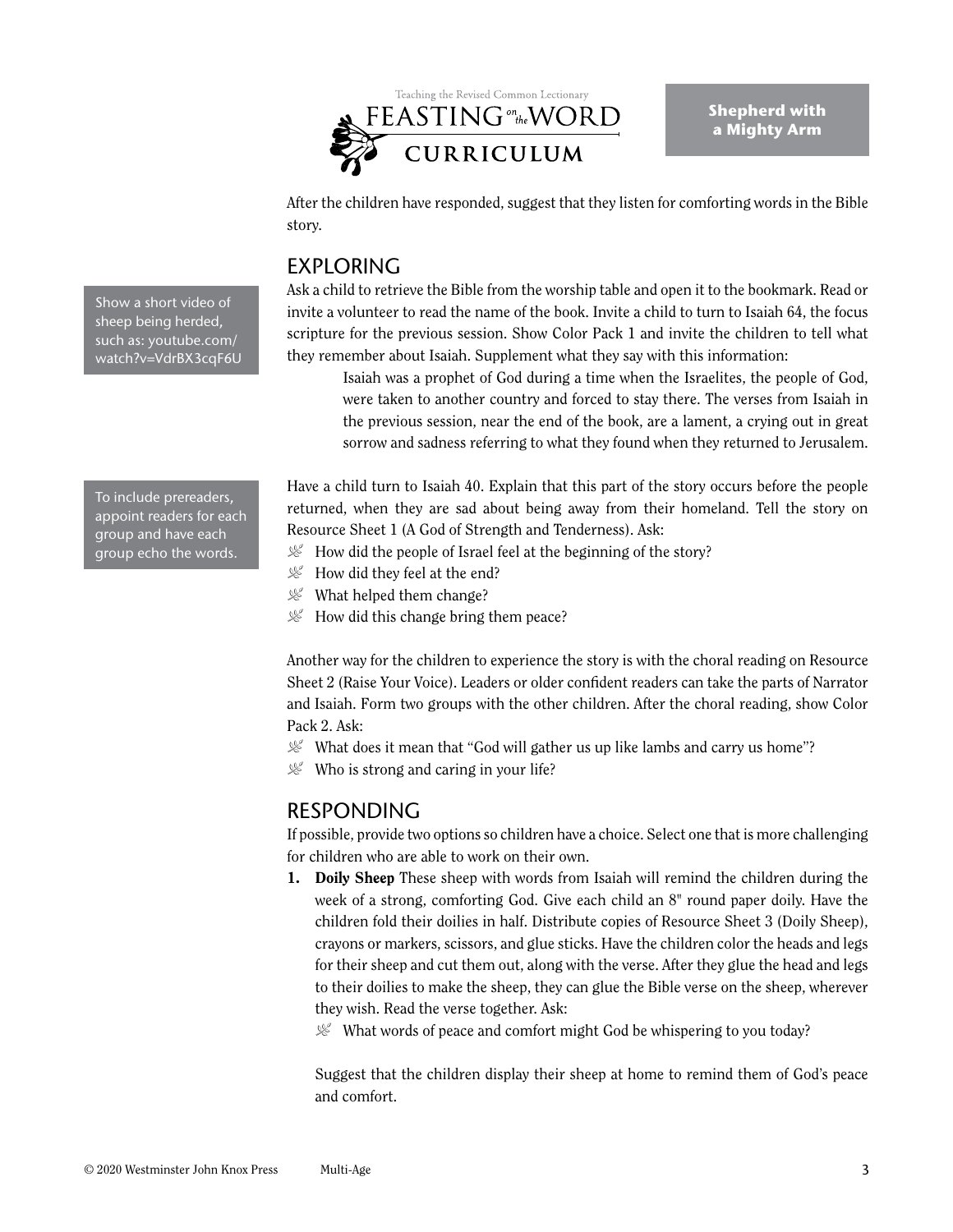

**Shepherd with a Mighty Arm**



Speech bubble



#### **God, We Sing**

1. God, we sing with praise to you, Light the flame of *hope* anew; Light this candle, light the way, Bring *hope* into our hearts today. Jesus, near us as we pray, Let *hope* be in our hearts today.

2.God, we sing with praise to you, Light the flame of *peace* anew; . . .

2. Comforting Words The children will create comforting messages for themselves. Distribute construction paper and markers for them to draw portraits of themselves. Have hand mirrors available for them to look at themselves closely. Urge them to include details such as eyebrows, freckles, and eyelashes. From a sheet of white paper, have the children cut speech bubbles (see example in sidebar). On the speech bubble, each learner is to write a comforting message from God and tape it to his or her portrait. Place the portraits on the worship table.

- 3. Plant Gift Thinking about those who give comforting words may bring memories of people special to the children. Provide small flowerpots for them to decorate with colorful designs using permanent markers. Fill each pot about three-quarters full with potting soil. Plant herb seeds according to the package directions. Write "Isaiah 40:8" in large letters at one end of a craft stick. Insert the stick in the center of the pot. Lightly water the soil. Encourage the children to keep the plants in sunlight and water them regularly. Invite them to give away the plant when the herbs cover the stick or give it to a special person now with instructions to keep it in the sunlight and water regularly.
- 4. Song The children seek God's hope through song. Read the first stanza of "God, We Sing" (Color Pack 27; track 7 on *Singing the Feast,* 2020–2021). Talk together about what from God gives hope. Then read the second stanza and ask the same question about peace. After the conversation, sing stanzas one and two together.

## **CLOSING**

As the children gather at the worship table, play "God, We Sing" (Color Pack 27; track 7 on *Singing the Feast,* 2020–2021). Light the candles on the Advent wreath that were lit earlier. Explain that one candle represents the hope that comes from God and the second one represents the peace that God provides.

Sing the first and second stanzas of "God, We Sing."

#### Pray:

*God of strength and gentleness, we leave this time of learning and thinking to prepare for the birth of Jesus. Help us remember the hope and peace that come from you. In Jesus' name. Amen.*

As each child leaves, say: "(*Name*), go with peace in God. Prepare for the birth of Jesus this week."

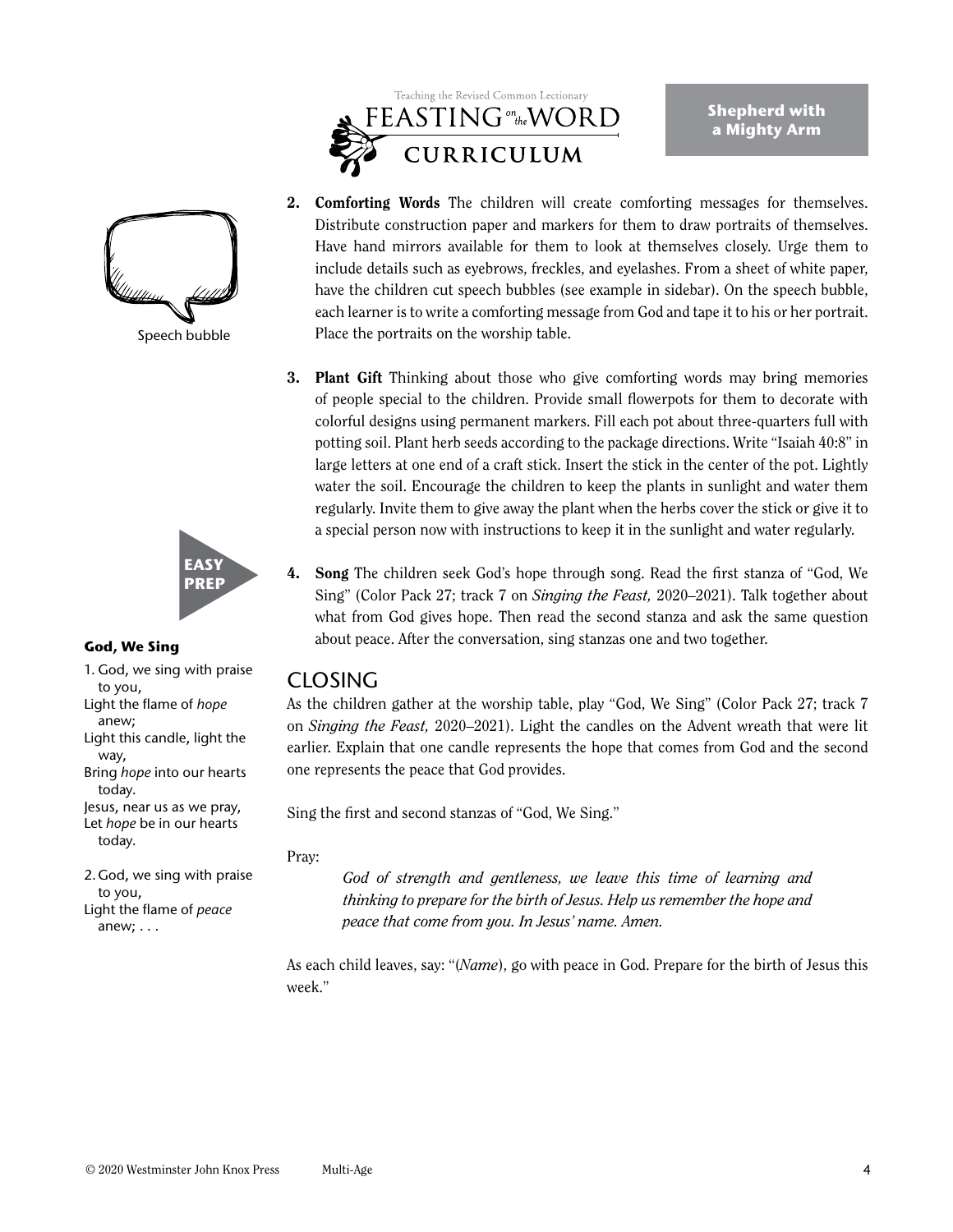**December 6, 2020 Shepherd with a Mighty Arm**



**Multi-Age Resource Sheet 1**

### A God of Strength and Tenderness based on Isaiah 40:1–11



Long before the people of Jerusalem were permitted to return to their homes, they were discouraged and filled with sadness that they could not live in Jerusalem. They needed words of comfort and the assurance that God had not forgotten them.

The prophet Isaiah, a prophet of God, was given words by God to say to the people. These words told of God's love for the people. After they had been waiting many years, God told Isaiah to tell them:

*God says, "I will comfort my people." Speak kindly to the people of Jerusalem. Tell them that their lives as slaves here will be over. Tell them that I have forgiven them twice over. A voice cries out in the desert, "Clear a path for God! Make the highway smooth for God. God's glory will be seen by everyone." This is from God's mouth.* 

The people listened and some of their sadness lifted, but Isaiah had more to say.

*God will come with strength, with a strong arm. And God will come like a shepherd. God will gather the lambs tenderly and carry them, and God will guide the sheep gently.* 

The people knew about strong armies and they knew about good shepherds. They felt better knowing that God would be both strong and gentle for them. Now they were certain that God would lead them home to Jerusalem.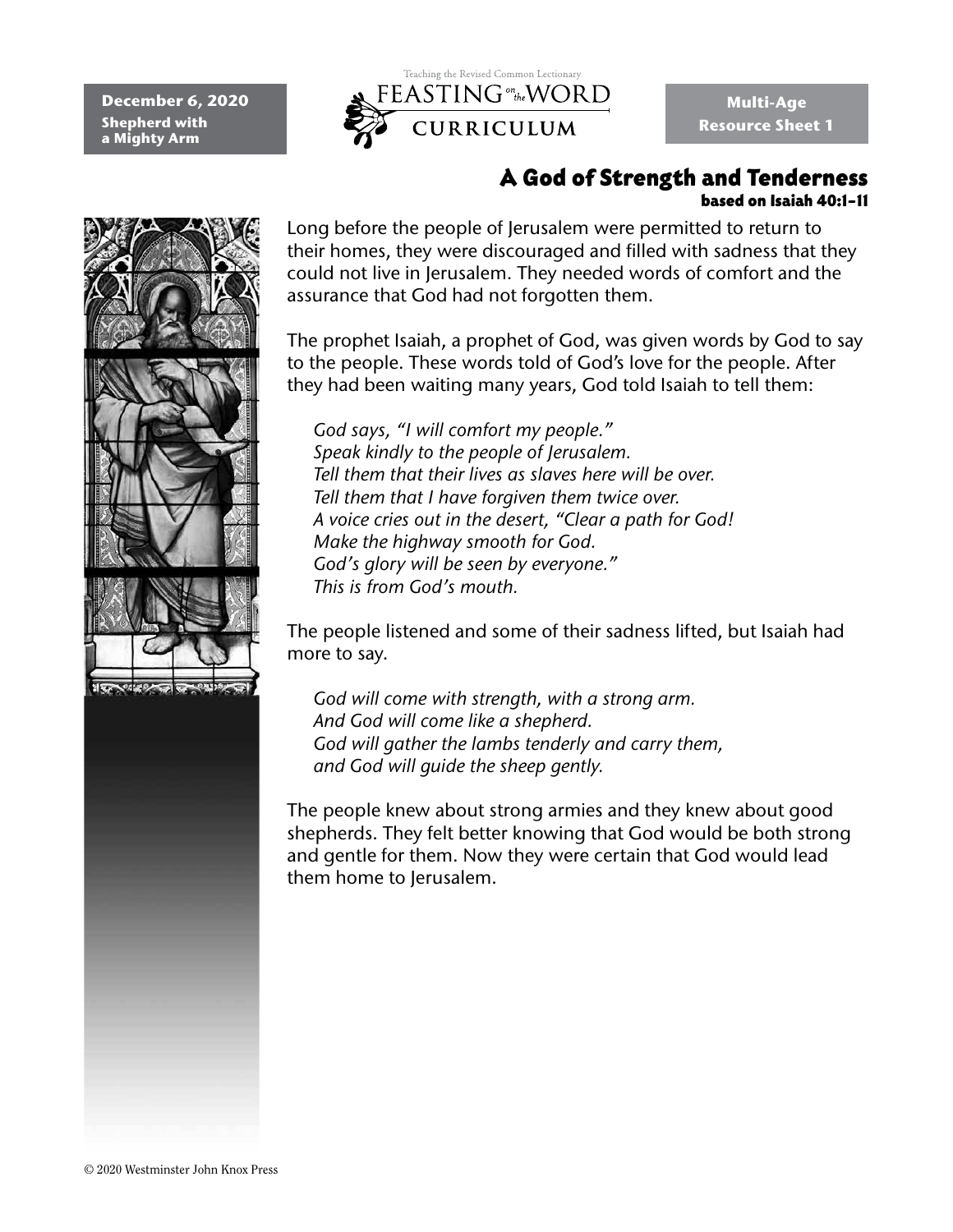**December 6, 2020 Shepherd with a Mighty Arm**



**Multi-Age Resource Sheet 2**

# Raise Your Voice

(*Groups 1 and 2 stand on opposite sides of the learning space. Isaiah and Narrator stand in the center.*)

| N                       | Narrator:         | It was a hard and difficult time for the people of God. |
|-------------------------|-------------------|---------------------------------------------------------|
| $\left( 1 \right)$      | Group 1:          | Alone in exile.                                         |
| $\mathbf{2}$            | Group 2:          | Far from home.                                          |
|                         | $\overline{All:}$ | Cut off from God.                                       |
| (A                      | Narrator:         | Then God spoke:                                         |
| $\overline{\mathbf{N}}$ |                   |                                                         |
| L                       | Isaiah:           | Comfort, comfort my people.                             |
| $\mathbf{I}$            | Group 1:          | Encourage them.                                         |
| $\overline{\mathbf{2}}$ | Group 2:          | They have suffered long enough.                         |
| $\blacksquare$          | Isaiah:           | A voice cries out in the wilderness:                    |
| $\mathbf{1}$            | Group $1$ :       | God is coming!                                          |
| $\mathbf{2}$            | Group 2:          | Get ready!                                              |
| $\mathbf{I}$            | Isaiah:           | Clear the way for God!                                  |
| $\boxed{1}$             | Group 1:          | Make the road smooth and straight.                      |
| $\mathbf{2}$            | Group 2:)         | Fill in the bumps.                                      |
| $\mathbf{I}$            | Isaiah:           | God is coming!                                          |
| $\mathbf{A}$            | All:              | God is coming!                                          |
| L                       | Isaiah:           | A voice calls out:                                      |
| $\mathbf{1}$            | Group $1$ :       | Proclaim a message.                                     |
| $\bf(2)$                | Group $2$ :       | What message shall we proclaim?                         |
| L                       | Isaiah:           | All humankind is like grass.                            |
| $\mathbf{1}$            | Group 1:          | They last no longer than wildflowers.                   |
| $\mathbf{2}$            | Group 2:)         | But God's love stands firm forever.                     |
| ı                       | Isaiah:           | Climb a high mountain.                                  |
| $\mathbf{1}$            | Group 1:          | Tell the good news.                                     |
| $\mathbf{2}$            | Group $2$ :       | Shout it out!                                           |
| $\mathbf I$             | Isaiah:           | Raise your voice!                                       |
| $\overline{\mathbf{1}}$ | Group $1$ :       | Don't be afraid!                                        |
| $\overline{\mathbf{2}}$ | Group $2$ :)      | God is coming!                                          |
| $\mathbf{I}$            | Isaiah:           | God will take care of us.                               |
| $\mathbf{1}$            | Group 1:          | Like a shepherd cares for the sheep,                    |
| $\mathbf{2}$            | Group 2:          | God will gather us up like lambs.                       |
| $\mathbf{A}$            | All:              | And carry us home.                                      |
|                         |                   |                                                         |

© 2020 Westminster John Knox Press